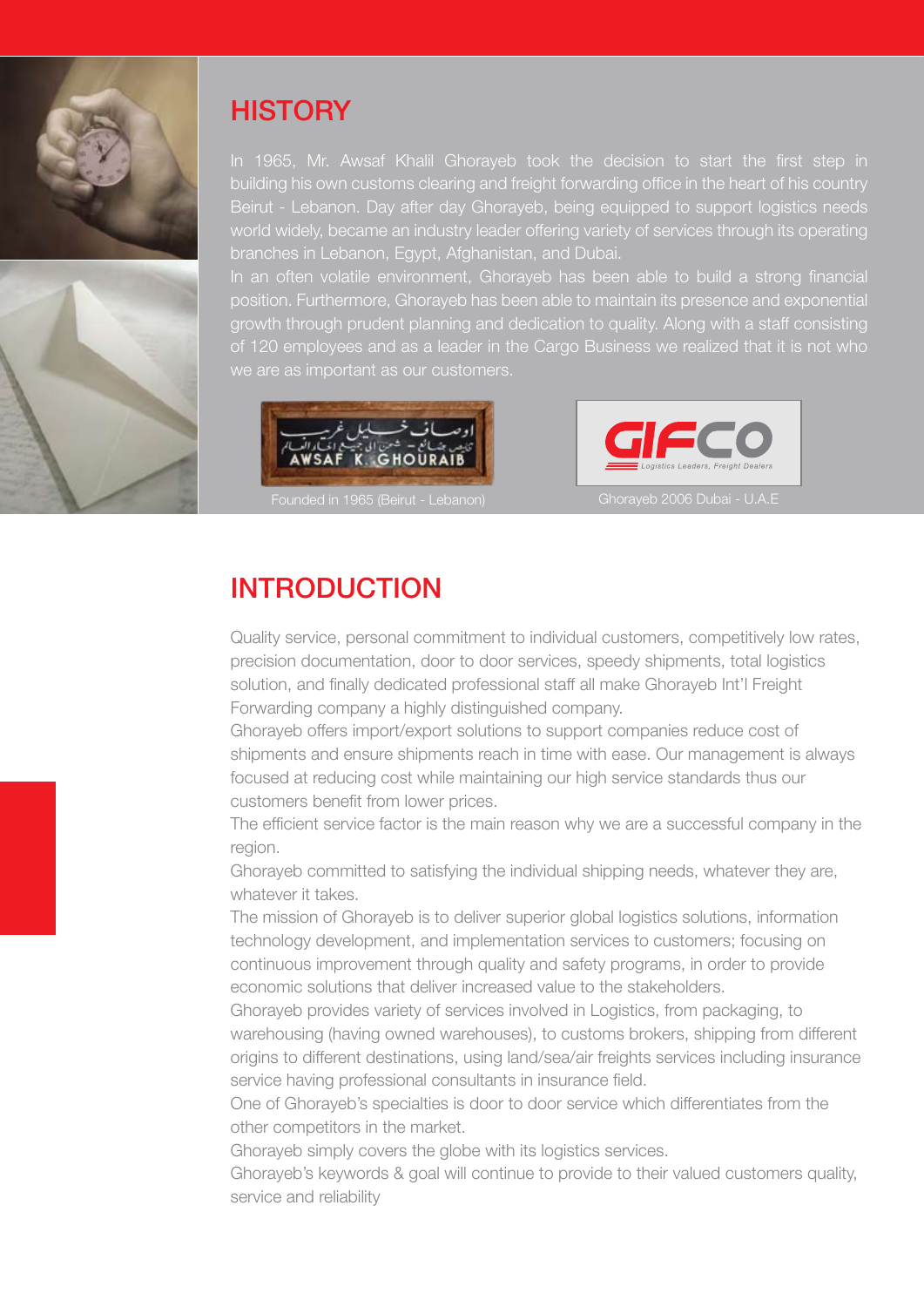# WE DELIVER WHAT WE PROMISE

Through our partners and networks we are member in, we ensure guaranteeing total satisfaction in handling shipments and deliver as promised.

Our dedicated staff handles all documentation procedures and supporting documents are never delayed or missed.

Due to our reliability in guaranteeing timely and cost-effective services our relationships with customers are long lasting.

With the support of our partners world widely, we can ship your goods to just about any country providing best economical way and route, at the same, time using

Our experience in industry, supported by technology, assures that all information, related to your shipments, are closely monitored and timely reported to you.

We therefore proud to assure you that our services are of high quality, based on individual customer requirements, and more efficient, for which you need to pay





# SERVICES OFFERED BY GHORAYEB

### A- OCEAN FREIGHT SERVICE

Through our powerful networks and contract agreements with major global carriers we offer the followings:

- FCL service
- NVOCC/LCL service
- Break bulk and RORO services
- Warehousing and distribution
- Packing and crating
- Customs clearance
- Door to door services
- Dangerous and perishable cargo handling
- Special project cargo services
- Cargo insurance
- Complete documentation service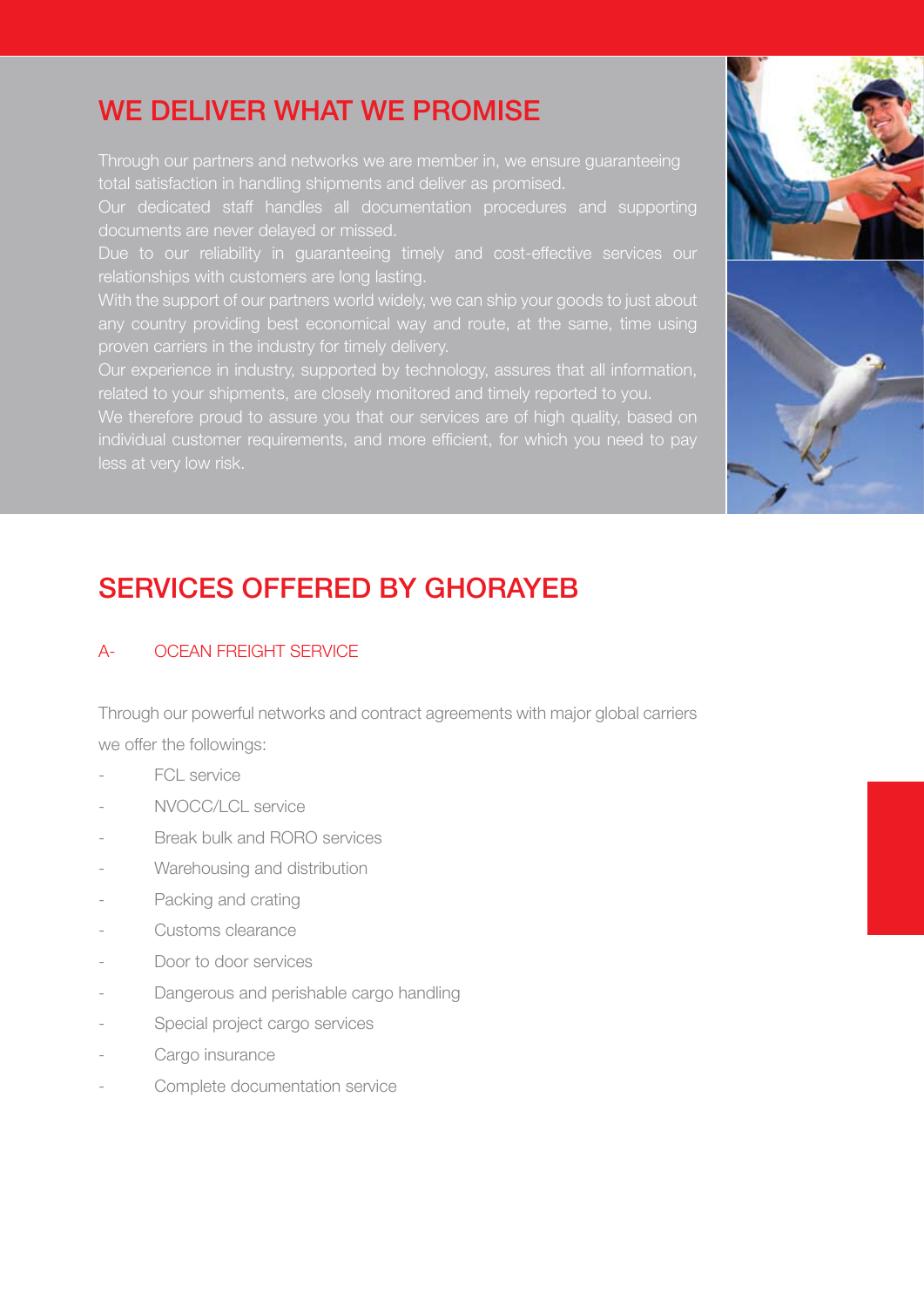

### B- AIR FREIGHT SERVICE

Ghorayeb has IATA license, which is one of the leading supporters for major airlines operating world widely from/to different countries including the followings:

- World Wide consolidations
- Warehousing and distribution
- Packing and crating
- 
- Door to door services
- Dangerous and perishable cargo handling
- Special project handling services
- Chartering availability and facilities
- Cargo insurance
	- Complete documentation service

### C- LAND FREIGHT SERVICE

Ghorayeb has its own trucks, that can handle transportation and distribution locally and globally providing the following services.

- FTL and LTL service
- Export consolidated trucks from Lebanon, Dubai and Egypt to Arab countries
- Trucking from/to Arab and Middle Eastern countries
- Special trucking route from Turkey and Iran to Afghanistan & Caucasian countries
- Customs clearance at borders
- Loading and unloading (if required) at the borders
- Door to door services
- Reefer / Dry / heavy lifts cargo
- Dangerous and perishable cargo handling
- Special project cargo services
- Cargo insurance
- Complete documentation service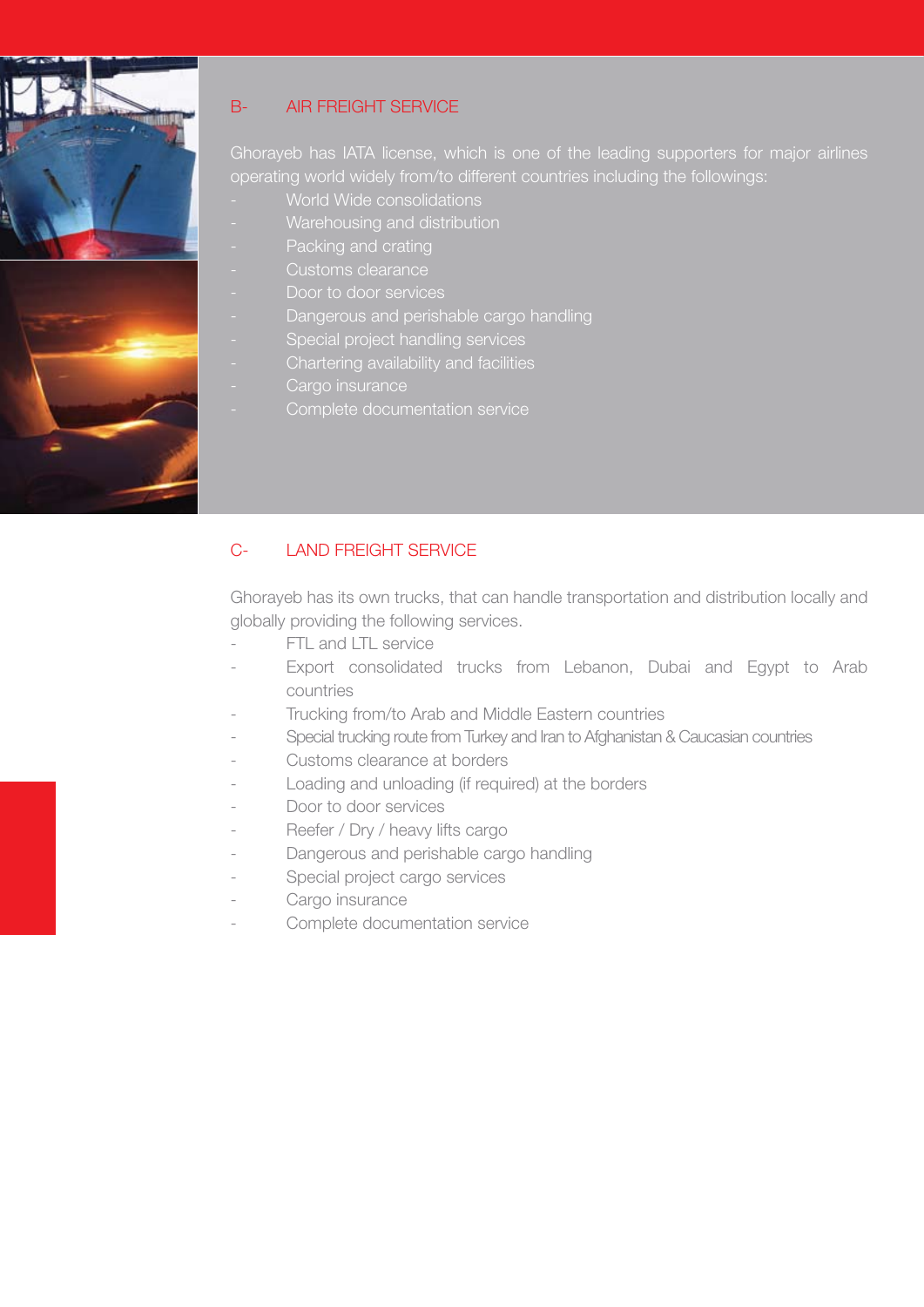#### D- MULTI-MODEL SHIPPING

Dubai being the hub of multi – model type of shipments, Ghorayeb is experienced in handling multi-model shipments safely providing speedy service. Whether it is sea/air or air/sea or sea/land or land/sea or even in most complicated cases combination of all three sea/air/land.

Taking into consideration Afghanistan and Iraq traffics as being risky areas, multimodel service applies due to geographical and political reasons.

### E- CUSTOMS CLEARANCE

One of Ghorayeb's specialties is the customs clearance whether at the airports, sea ports, or borders in any country, which includes:

- Arranging necessary documentation through customs department
- Cargo tracking
- 
- 
- Following releasing procedures up to delivery

Special customs procedures can be done, like temporary entry, re-exporting etc…

#### F- WAREHOUSING AND DISTRIBUTION

What makes Ghorayeb unique in its field of business, is having warehousing and distribution facilities in almost every country with special services and extra facilities in Lebanon, Egypt, Dubai, and Afghanistan.

Warehouses are fully equipped, from tracking system to security and insurance.

All types of goods can be stored with special areas for perishable and flammable goods.

Being Lebanon the head quarter of Ghorayeb, 3 well equipped facilities are found including free zone area which gives the capability of consolidating and using free zone advantages while your cargo is stored in safe place.

Ghorayeb has professional staff that handles distribution project goods and also satisfying supply chain and logistics operations.

#### G- PACKING, REMOVAL AND CRATING

As far as Ghorayeb exists, you can safely move to another country while your goods can be packed / crated and shifted wherever you decide to be.

Ghorayeb latest update is the establishment of new department and staff that are specialized in handling household goods and personal effects from door to door.

This starts from professional packing which is the base and further steps follow.

Having this facility, you can assure safely arrival of your cargo in the hands of the receiver.



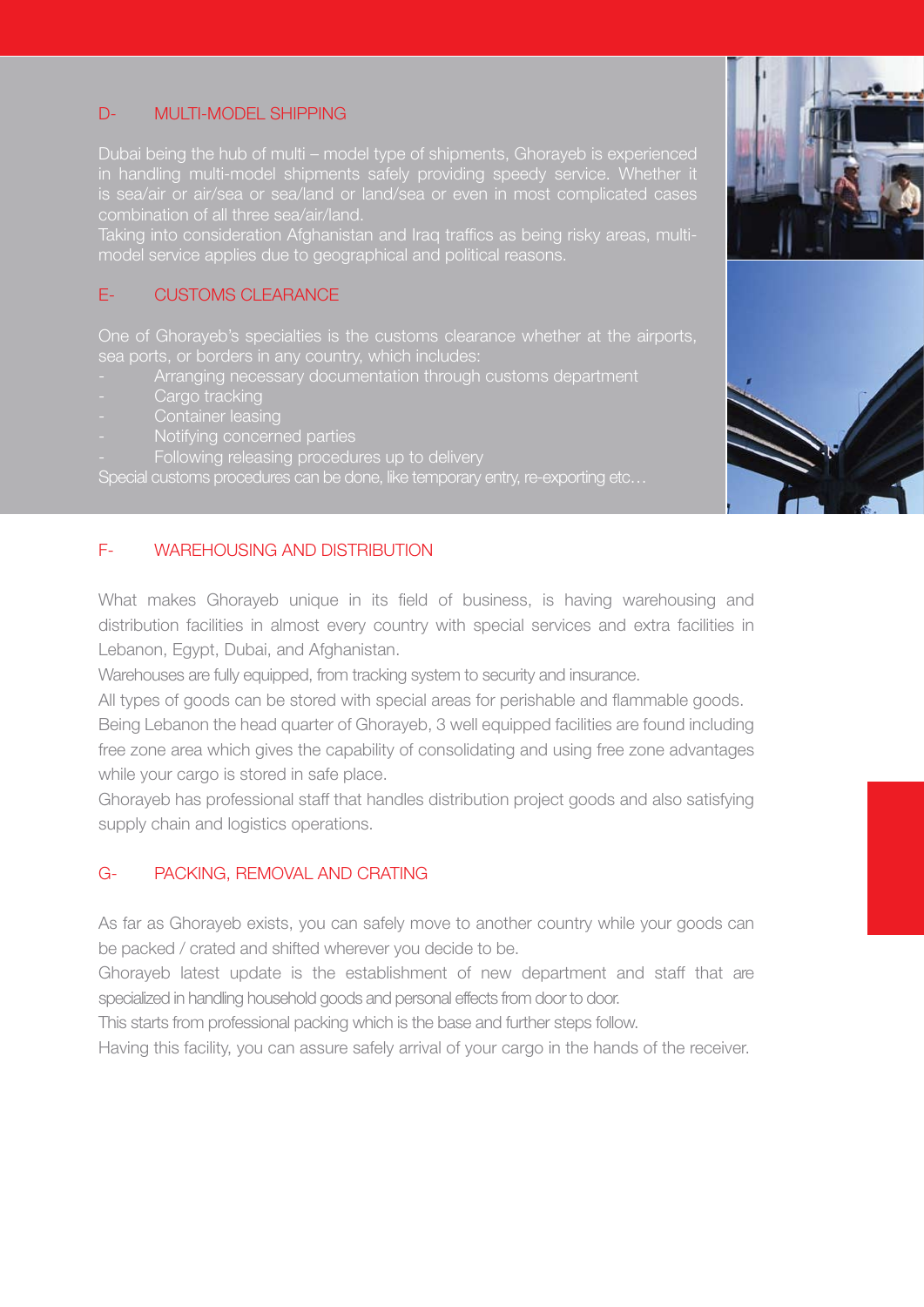

### H- FREE ZONE FACILITY IN LEBANON AND U.A.E.

You do not need to worry from now and on about your transit shipments, consolidating imported goods and re exporting back while avoiding paying customs duty. It is all about free zone facility usage that Ghorayeb can offer which makes unique among other forwarding agencies.

This section handled staff that is located at free zone office and ready to support you having the concept of "how to make their customers save money".

#### I- INSURANCE AND CONSULTANCY SERVICES

Ghorayeb owning sister consulting and insurance company, handles insurance coverage based on requirements.

We have professional experts related to all commodities and any type of documentation formalities in the shipping industry.

Analysis of projects to find best cost effective route.

#### J- FAIRS AND EXHIBITIONS

Ghorayeb is one of the leading freight forwarders in handling and organizing exhibitions and awarded in:

- Book fairs
- Specialized type of fairs & exhibitions especially in Middle East, Arab countries and **Afghanistan**

#### K- AFGHANISTAN TRAFFIC

Ghorayeb being based in capital of Afghanistan Kabul since 4 years, and through successful performance awarded by our customers, became from the first known and established shipping and logistics handlers in the area.

Working based on timelines Ghorayeb assures meeting project deadlines. Ghorayeb has its own offices at the countries bordering Afghanistan for transit route shipments especially sea freight shipments via Pakistan. Customs clearance and local transportation what make Ghorayeb unique in Afghanistan. Special staff at Kabul Airport & Kabul customs house are found for immediate and speedy deliveries.

Ghorayeb being well equipped with facilities & warehouse availability, deals as your consultant & total logistics solution provider, not only in Kabul, but in all Afghanian cities & areas.

Internal transportation within Afghanian cities, owning special pick ups & trucks even for perishable goods, is one of Ghorayeb's specialties.